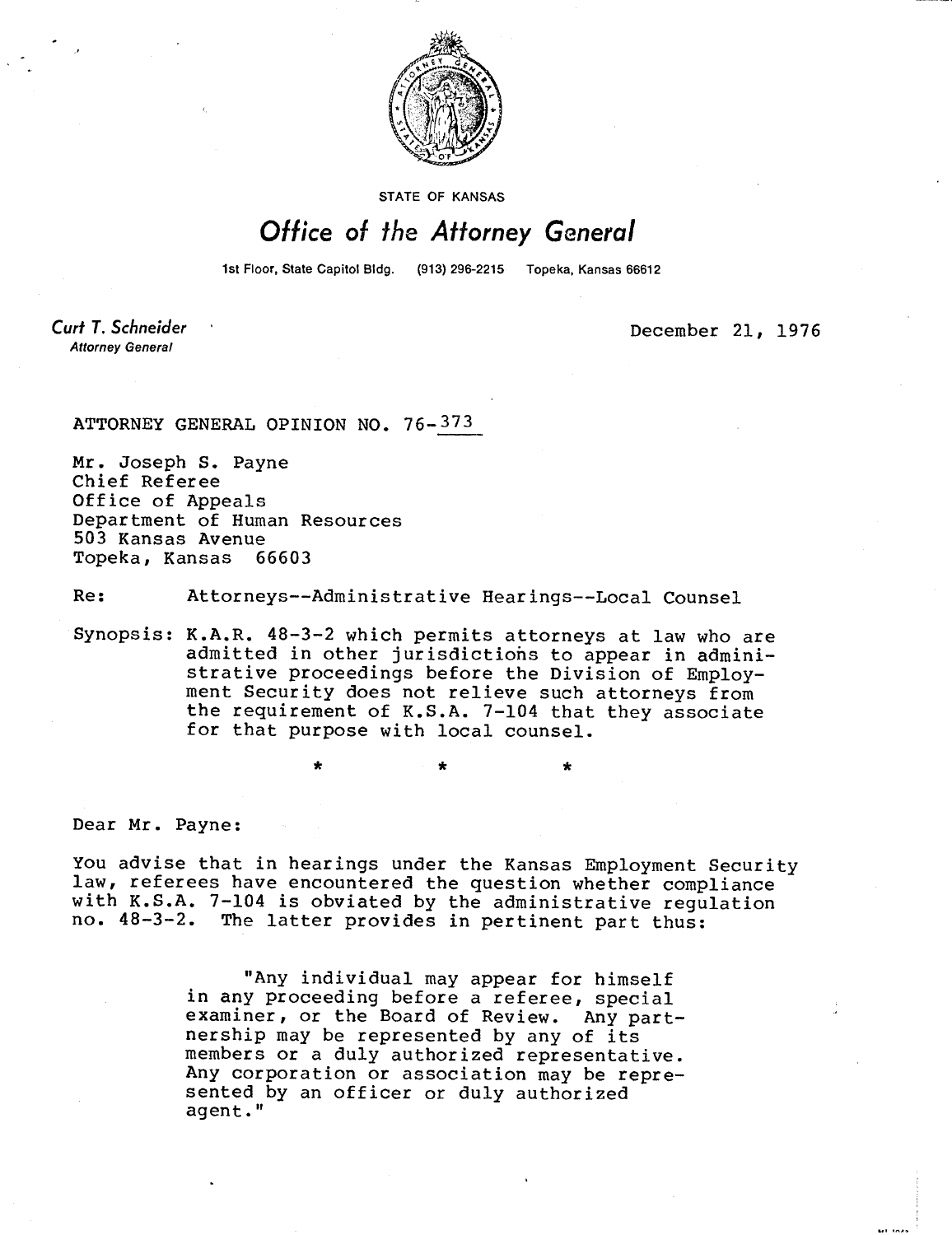Mr. Joseph S. Payne Page Two December 21, 1976

K.S.A. 7-104 provides in pertinent part as follows:

"Any regularly admitted practicing attorney in the courts of record of another state or territory, having professional business in the courts or before any board, department, commission or other administrative tribunal or agency, of this state, may, on motion be admitted to practice for the purpose of said business only, in any of said courts, tribunals or agencies, . . . upon it being made to appear by a written showing filed therein, that he or she has associated and personally appearing with him or her in the action, hearing or proceeding an attorney who is a resident of and duly and regularly admitted to practice in the courts of record in this state.. No such court, agency or tribunal shall entertain any action, matter, hearing or proceeding while the same is begun, carried on or maintained in violation of the provisions of this section . . . . " [Emphasis supplied.]

Under the regulation, and the practice of referees administering the Employment Security Law, a corporation or association may be represented by an officer thereof, or a duly authorized agent, who is not required to be an attorney.

You advise that a St. Louis firm, which is not a law firm, provides employer representation in such hearings in a multi-state area. From time to time, the firm appears on behalf of the employers it represents through persons who are not attorneys, as the rule permits. When such lay persons appear, they are not required to associate with local counsel because K.S.A. 7-104 applies only to attorneys who are admitted to practice in the courts of other states, and not to persons other than<br>attorneys. However, in this particular instance, the St. Low However, in this particular instance, the St. Louis firm has retained a Kansas City, Missouri, attorney, who seeks to appear in its behalf, and that of the employer it represents, without associating with local counsel.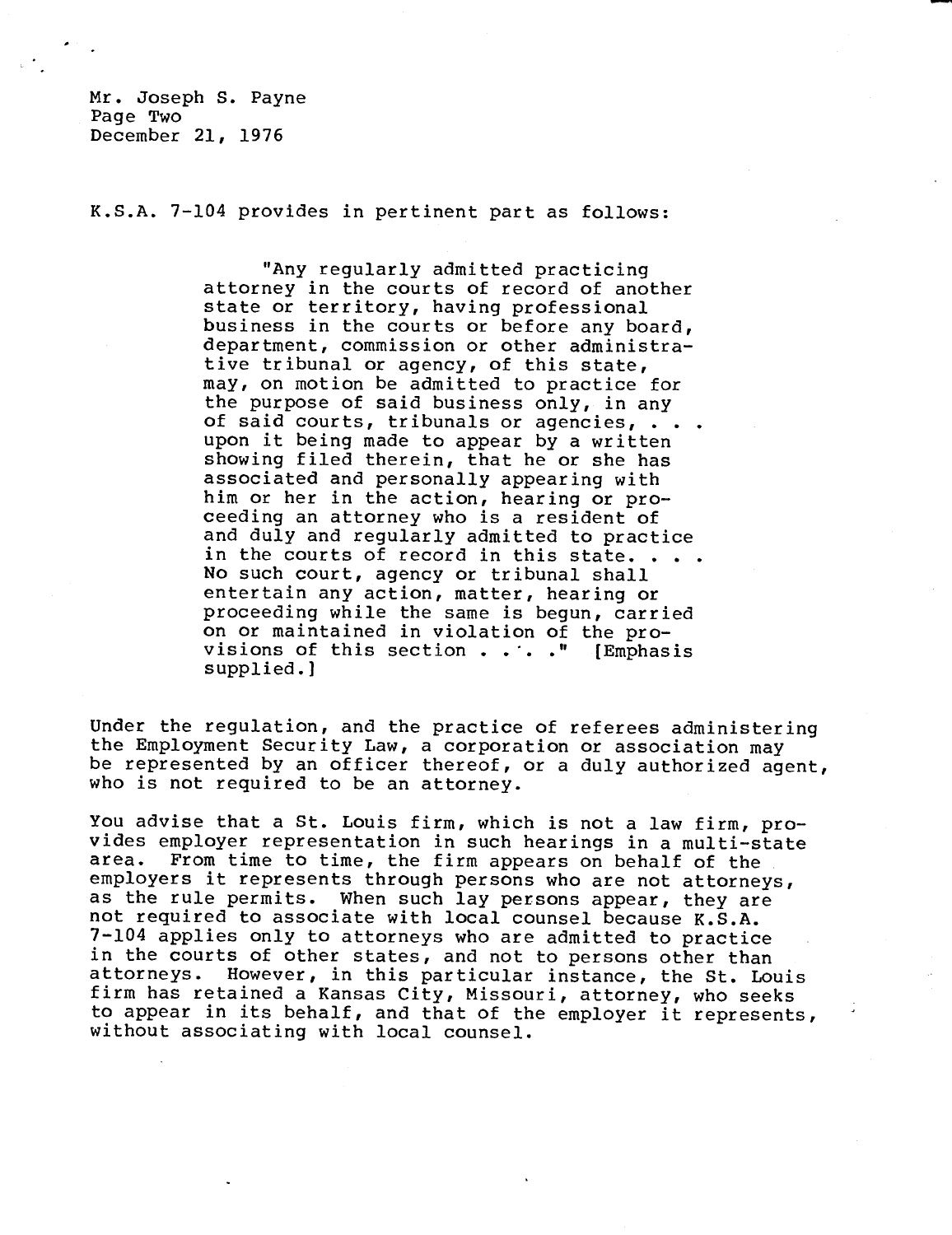Mr. Joseph S. Payne Page Three December 21, 1976

It is urged, apparently, that the Missouri attorney appears as the duly authorized agent of the employer and its St. Louis representative, as permitted by the regulation, and that he or she does not appear in a professional capacity of an attorney. Thus, it is presumably argued that appearance in the former capacity obviates compliance with K.S.A. 7-107, which applies only to persons appearing as attorneys.

It is, of course, all too obvious that the Secretary of Human Resources or the Director of the Division of Employment may not by administrative regulation nullify the effect of duly enacted legislation. The regulation must be construed so as to reconcile any possible conflict with applicable statutory provisions. In my judgment, construing the regulation together with K.S.A. 7-104, it permits any attorney who is admitted to practice before the highest court of any other jurisdiction to appear in behalf of his or her client in a professional capacity before a referee, special examiner or the Board of Review, provided that such attorney complies with any other statutory prerequisites for such appearance, including association with local counsel which is required by K.S.A. 7-104.

The St. Louis firm has chose to retain a Missouri attorney to represent its interests in certain matters within the purview of your agency, presumptively because 'of his or her professional expertise and qualifications. That attorney appears before your agency in a professional capacity, presumptively. The attorney is thus subject to K.S.A. 7-104, and cannot avoid its terms by claiming to be only a "duly authorized agent," who, under the regulation, may represent a party in lieu of an attor-<br>ney. Being an attorney, and appearing in a professional capa-Being an attorney, and appearing in a professional capacity, he is subject to K.S.A. 7-104, and cannot avoid its terms by relying on the perhaps anomalous result that under the regulation, lay persons may appear in behalf of parties, and need not, because they are not attorneys, be associated with local counsel.

If the attorney in question is not appearing in a professional capacity, the burden is on that person to establish that fact. A surely persuasive fact bearing in this determination is whether the fee for his or her services is that customarily charged for his or her professional services. Another probative circumstance would be whether the attorney engages in like representation elsewhere in a lay rather than a professional capacity, e.g., because of some special training or expertise in employment matters which he or she has acquired prior to or independently of his or her legal education. Obviously, we cannot